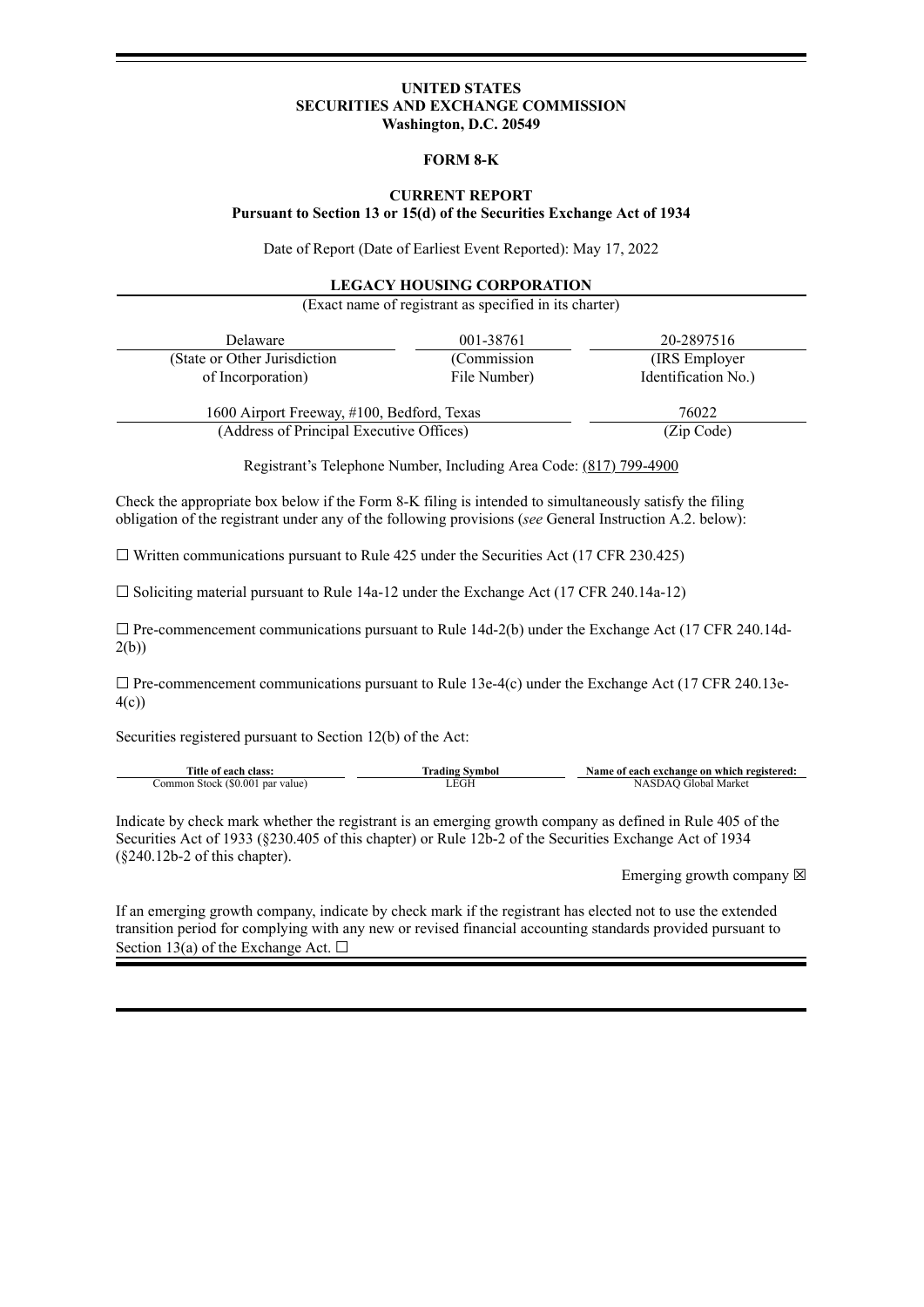## **Item 3.01 Notice of Delisting or Failure to Satisfy a Continued Listing Rule or Standard; Transfer of Listing.**

On May 17, 2022, Legacy Housing Corporation (the "Company") received a letter (the "Nasdaq Letter") from The Nasdaq Stock Market LLC ("Nasdaq") stating that because the Company has not yet filed its Quarterly Report on Form 10-Q for the period ended March 31, 2022 (the "Form 10-Q") the Company remains in non-compliance with Nasdaq Listing Rule  $5250(c)(1)$ , which requires timely filing of all required periodic financial reports with the Securities and Exchange Commission. As announced on April 6, 2022, the Company had previously received a notice from Nasdaq indicating that as a result of not having timely filed its Annual Report on Form 10-K for the period ended December 31, 2021 (the "Form 10-K"), it was not in compliance with Nasdaq Listing Rule 5250(c)(1). For more information regarding the delay in filing the Form 10-K, please see the Company's Current Report on Form 8-K filed on March 31, 2022.

Under the Nasdaq Listing Rules, the Company has until May 31, 2022 to submit to Nasdaq a plan to regain compliance. If the Company is unable to file the Form 10-K and 10-Q by May 31, 2022, the Company intends to submit such a plan to Nasdaq on or before the deadline. If Nasdaq accepts the Company's plan, it can grant an exception of up to 180 calendar days from the due date of the Form 10-K, or September 27, 2022, to regain compliance. If Nasdaq does not accept the Company's plan, then the Company will have the opportunity to appeal that decision to a Nasdaq Hearings Panel and any delisting or suspension action would be stayed pending the hearing and the expiration of any additional extension granted by the Nasdaq Hearings Panel.

On May 23, 2022, the Company issued a press release announcing its receipt of the Nasdaq Letter. A copy of the press release is attached as Exhibit 99.1 and is incorporated herein by reference.

This Current Report on Form 8-K contains "forward-looking statements" within the meaning of the Private Securities Litigation Reform Act of 1995. These statements do not convey historical information, but relate to predicted or potential future events, that are based upon management's current expectations. All statements other than statements of historical facts included in this Current Report on Form 8-K are forwardlooking statements. All forward-looking statements speak only as of the date of this Current Report on Form 8- K. Except for ongoing obligations to disclose material information under the federal securities laws, the Company undertakes no obligation to update or revise any forward-looking statements, whether as a result of new information, future events or otherwise. These statements are subject to risks and uncertainties that could cause actual results to differ materially from those expressed or implied by such statements, including the Company's ability to complete its financial statements and assessment of internal controls over financial reporting and the ability of the independent registered public accounting firm, Weaver and Tidwell, LLP, to complete its audit procedures.

## **Item 9.01 Financial Statements and Exhibits.**

#### **(d) Exhibits**

| <b>Exhibit No.</b> | <b>Description</b>                                                         |  |  |
|--------------------|----------------------------------------------------------------------------|--|--|
|                    |                                                                            |  |  |
| 99.1               | <u>Press Release issued by Legacy Housing Corporation on May 23, 2022.</u> |  |  |
| 104                | Cover Page Interactive Data File (formatted as Inline XBRL).               |  |  |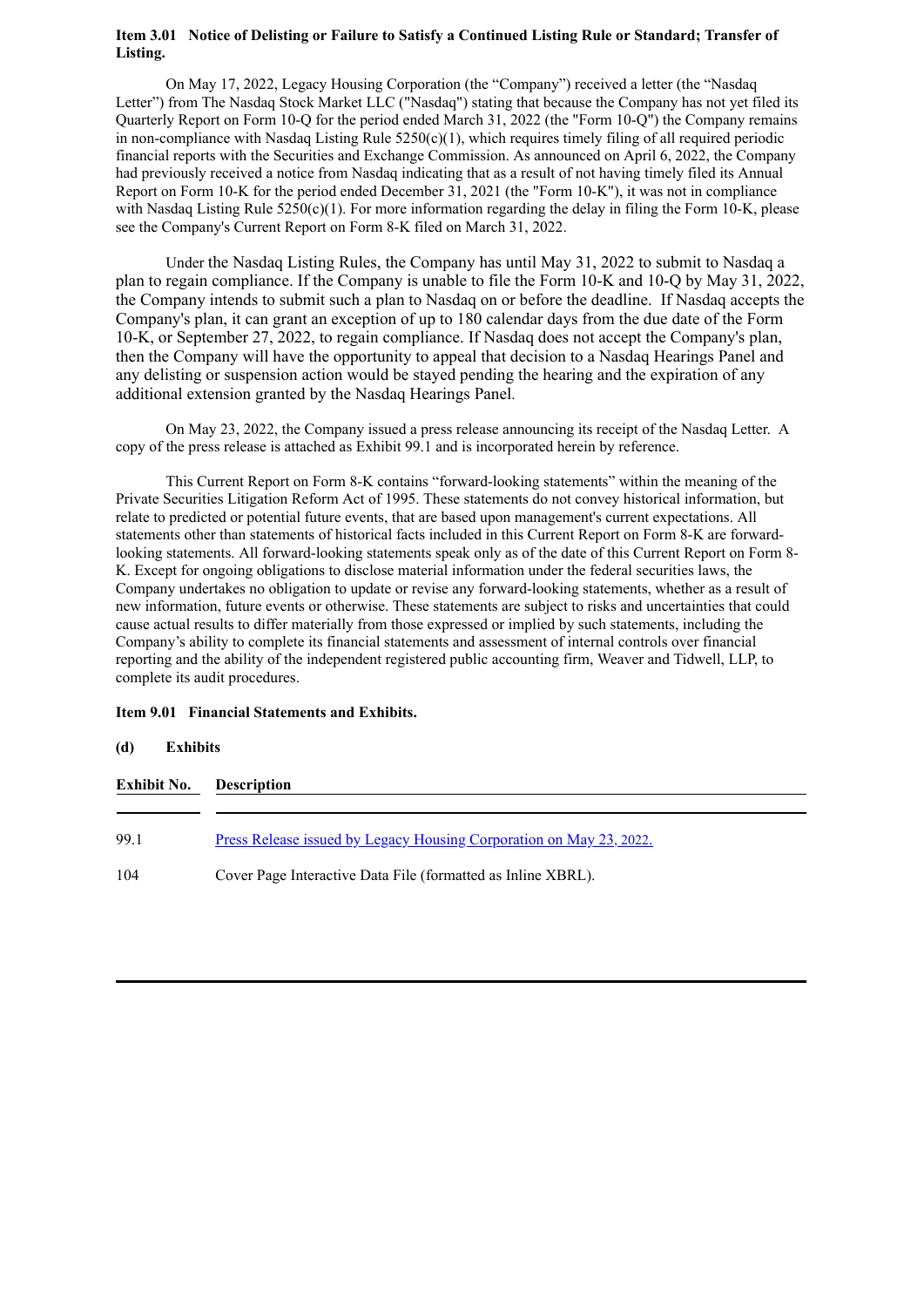## **SIGNATURES**

Pursuant to the requirement of the Securities Exchange Act of 1934, the registrant has duly caused this report to be signed on its behalf by the undersigned hereunto duly authorized.

# **LEGACY HOUSING CORPORATION**

Date: May 23, 2022 By: /s/ Curtis Hodgson Name: Curtis Hodgson Title: Executive Chairman of the Board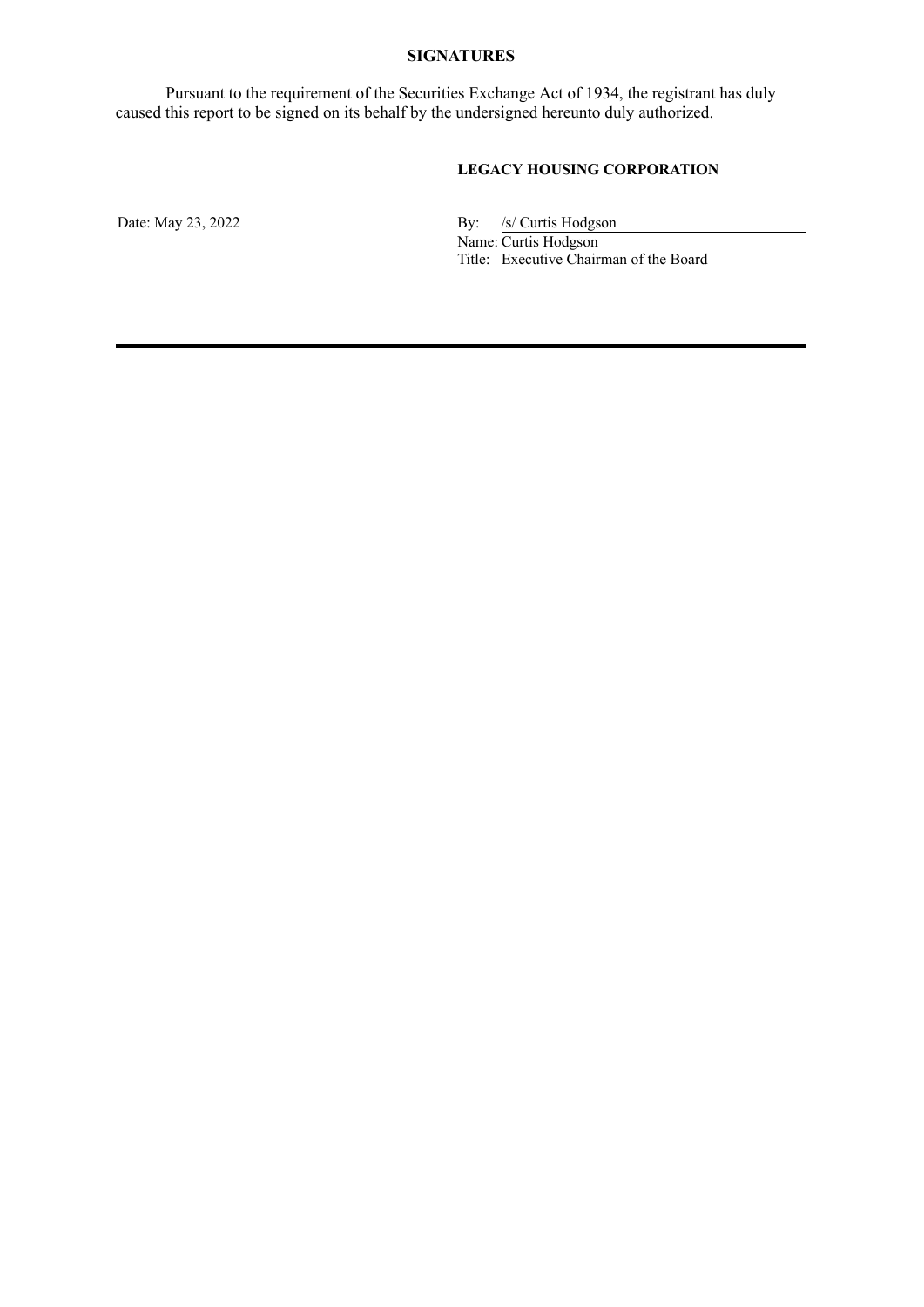

# <span id="page-3-0"></span>**Legacy Housing Corporation Receives Notification of Deficiency from Nasdaq Related to Delayed Filing of Quarterly Report on Form 10-Q**

BEDFORD, Texas, - On May 17, 2022, Legacy Housing Corporation (the "Company," NASDAQ: LEGH) received a notice from The Nasdaq Stock Market LLC ("Nasdaq") stating that because the Company has not yet filed its Quarterly Report on Form 10-Q for the period ended March 31, 2022 (the "Form 10-Q") the Company remains in non-compliance with Nasdaq Listing Rule 5250(c)(1), which requires timely filing of all required periodic financial reports with the Securities and Exchange Commission. As announced on April 6, 2022, the Company had previously received a notice from Nasdaq indicating that as a result of not having timely filed its Annual Report on Form 10-K for the period ended December 31, 2021 (the "Form 10-K"), it was not in compliance with Nasdaq Listing Rule 5250(c)(1).

Under the Nasdaq Listing Rules, the Company has until May 31, 2022 to submit to Nasdaq a plan to regain compliance. If the Company is unable to file the Form 10-K and 10-Q by May 31, 2022, the Company intends to submit such a plan to Nasdaq on or before the deadline. If Nasdaq accepts the Company's plan, it can grant an exception of up to 180 calendar days from the due date of the Form 10-K, or September 27, 2022, to regain compliance. If Nasdaq does not accept the Company's plan, then the Company will have the opportunity to appeal that decision to a Nasdaq Hearings Panel and any delisting or suspension action would be stayed pending the hearing and the expiration of any additional extension granted by the Nasdaq Hearings Panel. The Company intends on filing the Form 10-K and Form 10-Q as soon as practicable in order to regain compliance.

The notice has no immediate effect on the listing or trading of the Company's common stock on The Nasdaq Global Market.

### **About Legacy Housing Corporation**

Legacy Housing Corporation builds, sells and finances manufactured homes and "tiny houses" that are distributed through a network of independent retailers and company-owned stores and are sold directly to manufactured housing communities. We are the sixth largest producer of manufactured homes in the United States as ranked by number of homes manufactured based on the information available from the Manufactured Housing Institute. With current operations focused primarily in the southern United States, we offer our customers an array of quality homes ranging in size from approximately 390 to 2,667 square feet consisting of 1 to 5 bedrooms, with 1 to 3 1/2 bathrooms. Our homes range in price, at retail, from approximately \$22,000 to \$140,000.

#### **Forward Looking Statements**

This press release may contain forward-looking statements within the meaning of the Securities and Exchange Act of 1934 and the Private Securities Litigation Reform Act of 1995. These forward-looking statements are subject to a number of risks and uncertainties, many of which are beyond our control. As a result, our actual results or performance may differ materially from anticipated results or performance. Legacy Housing undertakes no obligation to update any such forward-looking statements after the date hereof, except as required by law. Investors should not place any reliance on any such forward-looking statements.